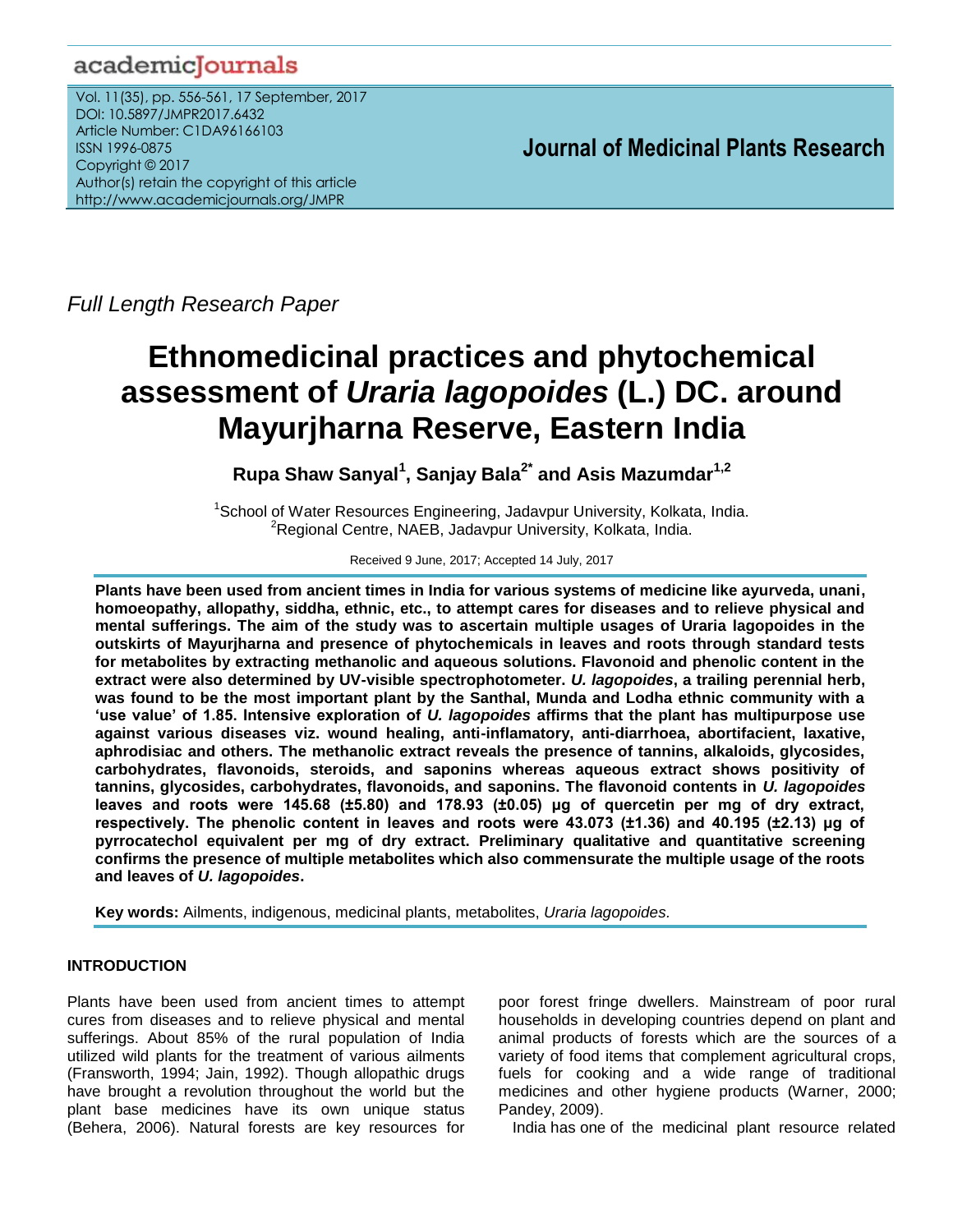health cultures in the world. It has both a codified and an oral tradition and over 1.5 million carriers. The oral culture has traditionally been rooted in the 4635 ethnic communities in the country. This tradition in India is largely due to the diverse medicinal plant resource base, cultural rootedness, flexibility, easy accessibility and affordability, especially for the poorest. Government of India has reported that for 65% of its population, traditional medicine is the only available source of health care (Shaw et al., 2015).

In this context, India is one of the world's 12 mega diversity centers having rich vegetation with 47,000 plant species and a wide variety of medicinal plants along with tradition of plant-based knowledge distributed among the vast numbers of ethnic groups (Islam and Jha, 2003). Plants have been used from ancient times in India for various systems of medicine; ayurveda, unani, homoeopathy, allopathy, siddha, ethnic, etc., to attempt cares for diseases and to relieve physical like and mental sufferings. In the Indian State of West Bengal, major source of medicinal plants is within forest areas, which are having rich plant diversity in wide range of forest types supporting innumerable medicinal plants both in hills and plains. Out of 11,879  $km^2$  of forests in the state, the reserve forest comprises of 7,054  $km^2$ , that is, 54% of the total forest area and 3,772  $km^2$ , that is, 30% of the total forest area constitutes protected forest. Again 34% of the total forest area in the state are declared as protected areas where conservation of the habitat get due emphasis. Thus, medicinal plants resources in the protected areas and the remaining reserve forests and protected forests get satisfactory protection, though the resource in the remaining forest areas is under great stress in view of human interference and other biotic factors. To put special emphasis on medicinal plant conservation, Kankrajhore Medicinal Plant Conservation Area (MPCA) is one of the 11 MPCA established in the state (Biswas et al., 2017).

*Uraria lagopoides* (Papilionaceae), a trailing perennial herb locally known as 'Prisniparni' is found in India (Bihar, Orissa, West Bengal), Nepal, China and Northern Australia. The plant has been reported to be aphrodisiac, useful in treatment of asthma, dysentery, delirium, ulcers, malarial fevers, fractures of bones, inflammation of chest and diarrhoea (Kirtikar and Basu, 2006; Chopra et al., 1956; Dey, 1994; Narian, 1999; Nadkarni, 1976). This plant finds use as a remedy for several ailments in the indigenous system of medicine. The phytochemical studies of the ethanolic extract of *U. lagopoides* revealed the presence of flavonoids, glycosides, proteins and phytosterols (Kumar and Nuthakki, 2014).

Exploration and systematic documentation of indigenous knowledge on medicinal plants with special

focus on *U. lagopoides* is essential and the learning is possible by retrieving the lifelong experiences of the ethnic community and herbal practitioners. The major objectives of this paper includes: 1, Prioritization of frequently used medicinal plants by the local community against the health issues confronted by them; 2. intensive exploration of indigenous knowledge on usage of *U. lagopoides* in the outskirts of Mayurjharna Wildlife Sanctuary; 3. scientific validation of usage through preliminary screening of phytochemicals in leaves and roots of *U. lagopoides* collected from the wild.

#### **MATERIALS AND METHODS**

#### **Study area**

Mayurjharna Elephant Reserve (N 23°27' and 22°23', E 86°27' and  $87^{\circ}32'$ ) having an area of 414 km<sup>2</sup> covered three districts of West Bengal state of India (Figure 1) namely West Midinipur, Bankura and Purulia. This study included six villages of West Medinipur district namely Kakrajhore, Amlasol, Daldali, Jabola, Jujardhara and Mayurjharna under Binpur-II block for retrieval of ethnomedicinal information.

#### **Assessment tools**

Focused Group Discussion (FGD) were carried out by organizing several meetings at Kakrajhore, Amlasol, Daldali, Jabola, Jujardhara and Mayurjharna villages for listing common diseases and frequently used medicinal plants by local tribes which include Santhal, Munda and Lodha tribal community. Personal interviews were conducted by exercising semi-structured questionnaire to retrieve inherited knowledge on usage of medicinal plants from the respondents. The emphasis was given to retrieve maximum information regarding the usage of *U. lagopoides* while conducting personal interviews.

Analysis of both qualitative and quantitative data was performed by using statistical software PASW Statistics 18.0. The relative importance of plant species used was evaluated by the use value (Phillips and Gentry, 1993), according to the following formula:

#### UVi = ΣUi/Ni

Where, UVi refers to the use value of a species i, Ui represents the number of use reports by each informer for specific plant species i and Ni is the number of informants. High use value indicates that there are many use reports for a plant, implying that the plant is important, and low value (approach to 0) indicates that there are few reports related to its use (Suleiman, 2015).

#### **Processing of plant parts**

Plants of *U. lagopoides* were collected from its natural habitat at Mayurjharna forest. The collected plants were dry cleaned and leaves and roots parts were separated manually. Plant parts were dried under the shed about a month till a constant weight was achieved. Next the dried roots and leaves were ground

\*Corresponding author. E-mail: sanjayiifm@gmail.com.

Author(s) agree that this article remain permanently open access under the terms of the Creative Commons Attribution License 4.0 [International](http://creativecommons.org/licenses/by/4.0/deed.en_US) License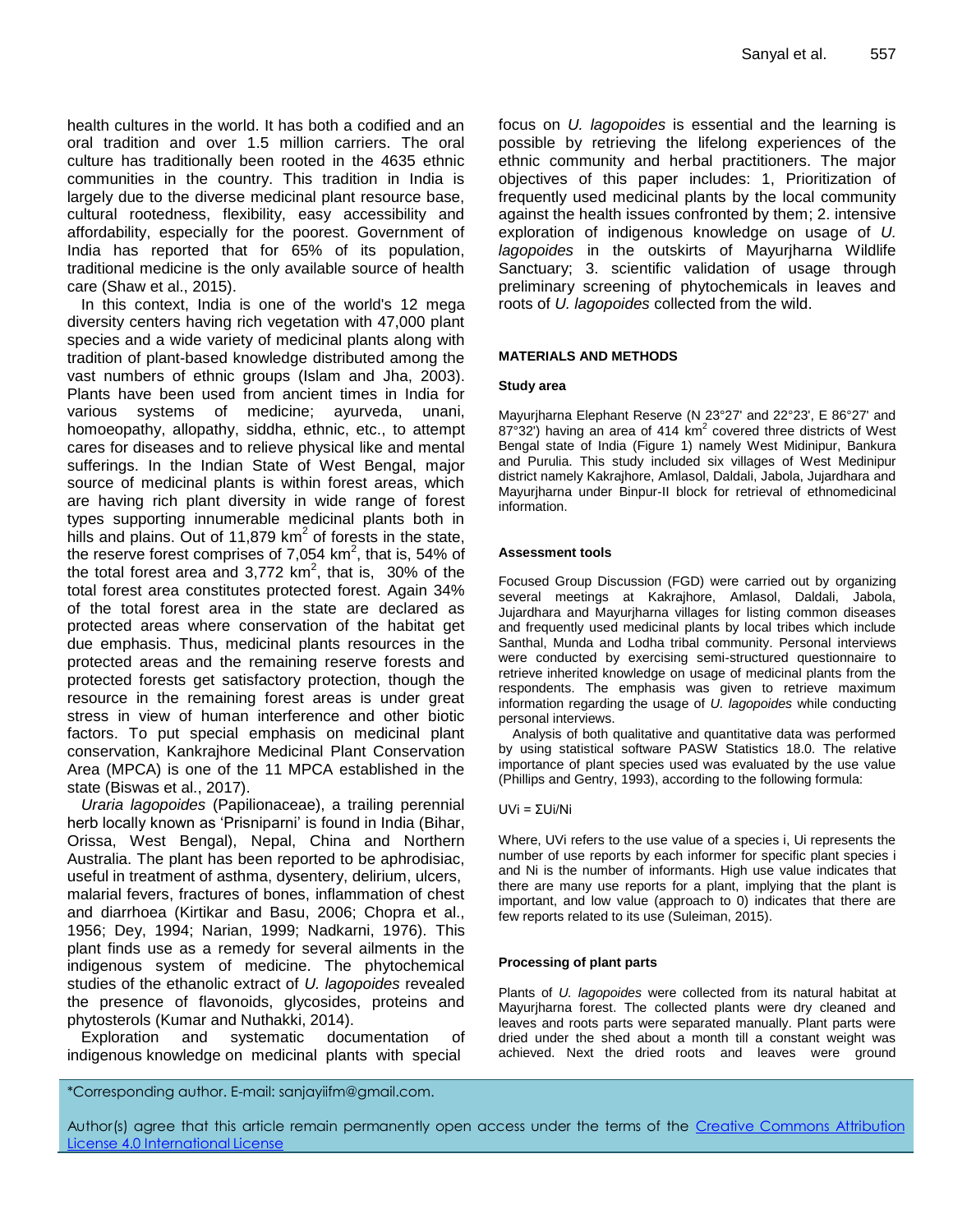

**Figure 1.** Location map of study area (Mayurjharna, India).

mechanically into fine dust to facilitate the extraction process. Both of the samples were divided into two parts to be extracted by using methyl alcohol and aqueous media as solvent.

#### **Extraction process**

Alcoholic extraction was carried out with dried powdered leaves and roots of *U. lagopoides* by following Soxhlet extraction method (Harborne, 1998; Yadav and Agarwala, 2011; Ajayi et al., 2017) with minor alteration. Powdered plant material of 100 g was immersed in 500 mL of 80% methanol and shaken manually with 2 h interval for 72 h. Subsequently concentrated extract was separated through controlled evaporation at 30-40°C. In the case of aqueous extraction, 8 g of plant material was mixed with 250 mL of distilled water and concentrate was obtained by deploying same method as above.

#### **Qualitative phytochemical analysis**

The phytochemical screening process described by Kokate et al. (2006) and Harborne (1998) were applied for individual constituents of the crude extracts. The presence and absence of the compounds were indicated as positive (+) and negative (-), respectively for both extracts. The standard tests for tannins (ferric chloride and lead acetate test), carbohydrate (Fehling's and Molisch's test), alkaloids (Dragendorff's, Wagner's and Hager's test), flavonoids (alkaline test), glycosides (Modified Borntragor's Test), triterpenoids and steroids (Salkowski's test), and saponins (Lead acetate test) were conducted to find the metabolites presence in the plant material.

#### **Quantitative estimation of flavonoid and phenolic content**

Flavonoid content was determined as per Hsu (2006) that is 1 mg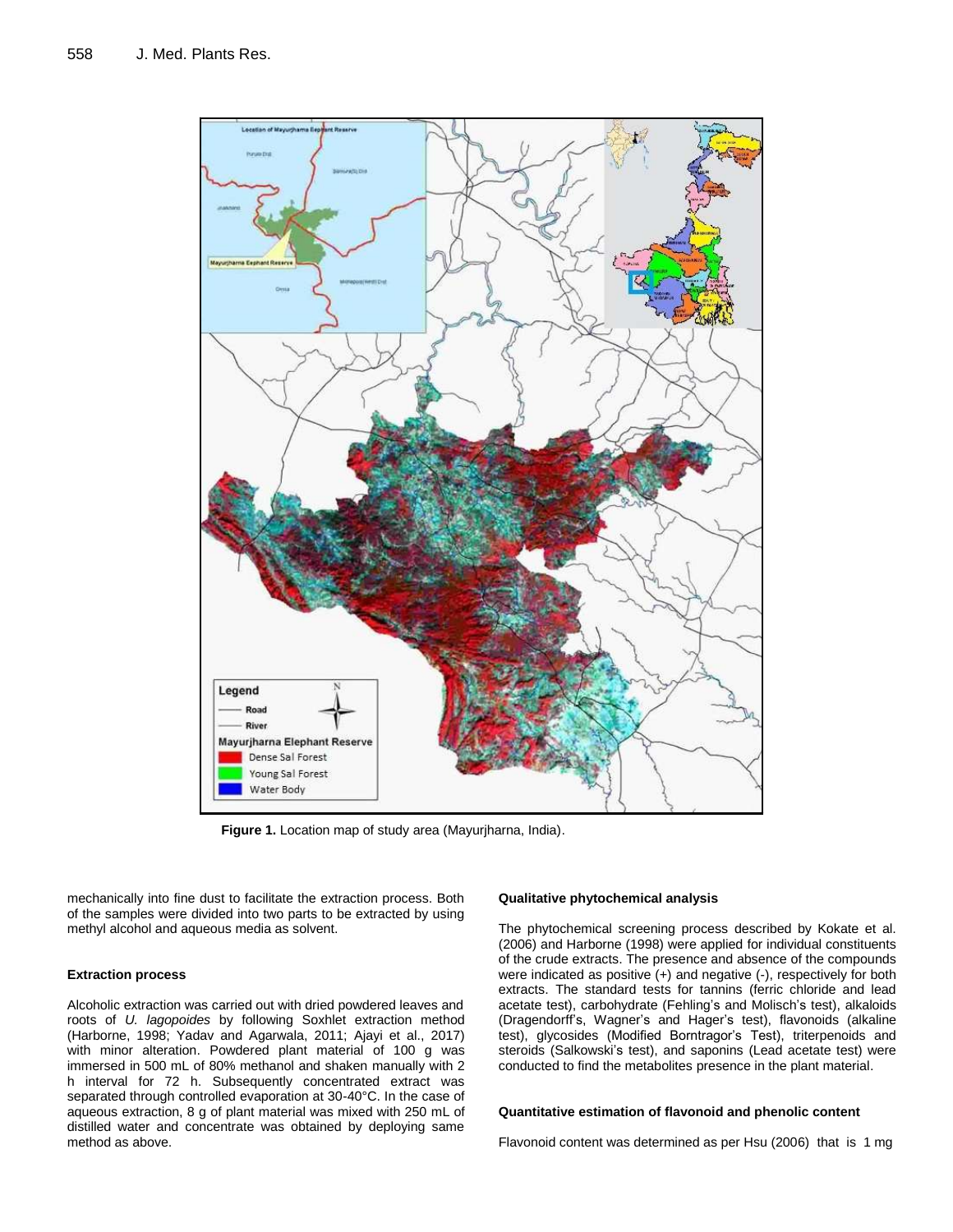of extract was added to 1 mL of 80% ethanol and aliquot of 0.5 mL was added to a test tube, containing 0.1 mL of 10% aluminium nitrate, 0.1 mL of 1 M potassium acetate and 4.3 mL of 80% ethanol. Absorbance of the mixture was measured at 415 nm in a UV-visible spectrophotometer, after incubation of 40 min at room temperature. The flavonoid content of the extract was determined in terms of quercetin equivalent using the linear equation based on the calibration curve,  $A = 0.0067C + 0.0132$ ; where, A=absorbance at 415 nm wavelength and C=quercetin equivalent in  $\mu$ g.

Phenolic content was estimated as per Singleton et al. (1999), where  $0.1$  mL of extract solution containing 500  $\mu$ g of extract was transferred to 100 mL of conical flask, and the volume was adjusted to 46 mL by addition of distilled water, 1 mL of Folin-Coicalteu reagent was also added to the mixture. After 3 min, 3 mL of 2% sodium carbonate ( $Na<sub>2</sub>CO<sub>3</sub>$ ) solution was added. The mixture was shaken occasionally for 2 h at room temperature. Absorbance of the mixture solution was measured at 760 nm in a UV-visible spectrophotometer. Phenolic content was determined as pyrrocatechol equivalent using the following calibration curve,  $A =$ 0.0034C - 0.058; where, A=absorbance and C=pyrrocatechol equivalent in uq.

# **RESULTS AND DISCUSSION**

The study area is pre-dominated by local indigenous people primarily Santhal, Munda and Lodha ethnic community. The composition of respondent includes 80% male and 20% female whereas, 17% of the respondents were below 50 years of age and 83% were above 50 years of age. Though the male practitioners dominate, the women have a big role to address gynaecological and obstetrics issues faced by local villagers. The composition of age reveals that the traditional knowledge is deteriorating with the generation due to lack in faith or people want immediate remedy.

The FGD unfolded that the most common diseases or ailments confronted by the local people are in the following order - malaria, diarrhoea, jaundice, typhoid, dysentery, digestive disorder, leucorrhoea, snake bite, headache, etc. In the study area, more than 80% families are below the poverty line and because of malnutrition the local people are very much susceptible to various diseases especially vector borne disease. Snake bite is also a major concern as most of the victims are affected during the harvesting of Babui grass which is used for rope making and is a major cash crop.

Local people were able to figure out some of the important plants of all habits (tree, shrub, herb, and climber) available in the Mayurjharna forest area which were used for treating the most common ailments and other purposes. The 'use value' of top ten plants, that is, Shivjata (*U. lagopoides* (L.) DC.), Ramdatan (*Smilax ovalifolia* Roxb.), Satamul (*Asparagus racemosus* Wild.), Amloki (*Emblica officinalis* Gaertn.), Talmuli (*Curculigo orchioides* Gaertn.), Putla (*Croton roxburghii* Balakr.), Chitpunji (*Dregea volubilis* (L.f.) Benth.), Bhuikul (*Ziziphus nummularia* (Burm.f.) Wight & Walk.-Arn.), Dudhilata (*Ichnocarpus frutescens* R.Br.) and Paniyalata (*Cissus adnata* Roxb.) were 1.85, 1.84, 1.82, 1.74, 1.68, 1.61, 1.49, 1.29 and 1.18, respectively. *U. lagopoides* or

Shivjata was found to be the most important plant in the locality as per the 'use value' indicating multipurpose and frequently used medicinal plants.

By acute observation and refereeing standard literature, it was found that *U. lagopoides* is trailing subshrubs, prostrate or spreading up to 2 ft tall stems hispid; leaflets are of 5x2.5 cm, ovate-oblong, obtuse, mucronate, hispid below, subcordate at base, petiole 1.5 cm long, stipule 12 mm long filiform, mostly trifoliate, rarely 1 foliolate, central leaflet is nearly round or elliptic to ovate, gray-yellow velvety on the underside, base rounded or heart shaped, tip rounded or notched. Racemes are about 2 cm broad, 3-6 cm long at the end of branches, bracts 8x5 mm, ciliate. Flowers - many pale purple pea like are born in densely flowered, pedicelled, calyx lobes 10 mm long, bristled, upper lobes smaller, standard 7x5 mm, acute to the base, wings 5x2 mm, clawed; keel 6 mm long, auricled, joints of pods 3.5x2.5 mm, reticulate, shining; sepal cup is 5 parted, lower sepal about 2 times as long as upper ones, white hairy. Flowers are about 6 mm standard obovate, base flat, pod is enclosed by sepal cup, black brown at maturity, small. Flowering and fruiting is in November-December/May-September.

Intensive exploration of *U. lagopoides* affirms that the plant has multipurpose use against various diseases and the whole plant bears healing properties. The potential use of the plant parts includes:

(1) Wound healing: The paste of leaves is applied to wounds for recovery.

(2) Anti-inflamatory: The whole plant is used medicinally for relieving swelling. Aqueous and alcoholic extracts of the plants are used to treat intermittent fever, asthma and chest inflammation.

(3) Anti-diarrhoea: Decoction of the leaves and roots for the treatment of dysentery and diarrhoea.

(4) Abortifacient: An aqueous extract of the leaves has abortifacient properties. On the other hand the paste of roots mixed with milk is given to a pregnant woman as a remedy against miscarriage.

(5) Laxative: The whole plant is consumed to have clear bowl.

(6) Aphrodisiac|: The whole plant is also consumed to stimulate sexual desire.

Others - this plant is used along with other plant to treat rheumatism, bleeding piles, catarrh and scorpion sting.

The qualitative tests for both methanolic and aqueous extracts for both roots and leaves were carried out and their respond in various reagents are shown in Table 1 which indicates the presents of multiple metabolites. The methanolic extract reveals the presence of tannins, alkaloids, glycosides, carbohydrates, flavonoids, steroids, and saponins whereas aqueous extract shows positivity of tannins, glycosides, carbohydrates, flavonoids, and saponins.

Quantification was exercised in case of flavonoid and phenolic content in the extract. The results has shown that the flavonoid contents in *U. lagopoides* leaves is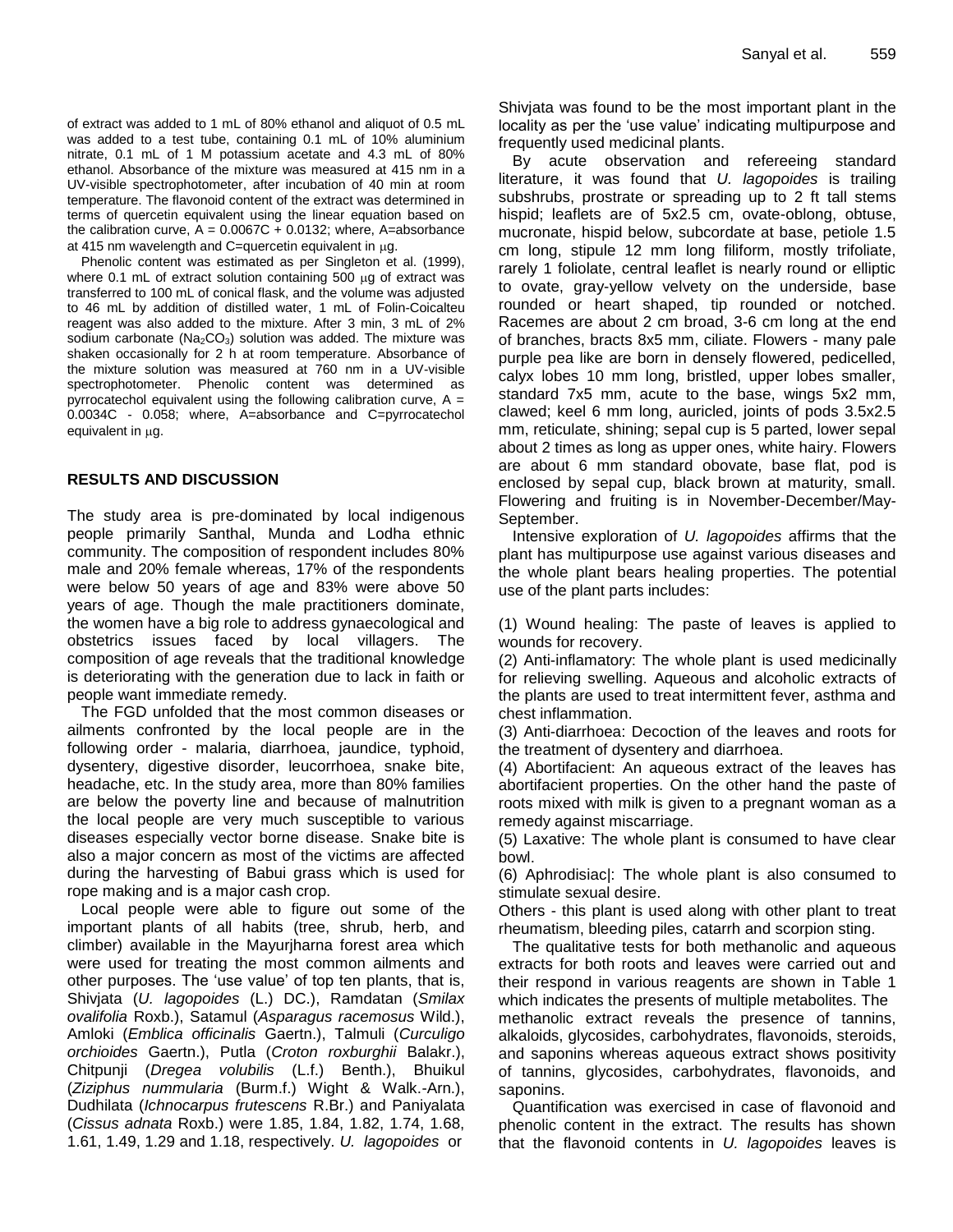| S/N | <b>Metabolites</b> | Reagent               | <b>Methanolic</b> |      | <b>Aqueous</b> |      |
|-----|--------------------|-----------------------|-------------------|------|----------------|------|
|     |                    |                       | Root              | Leaf | Root           | Leaf |
|     | Tannins            | Ferric chloride       | $\ddot{}$         | +    | +              | +    |
|     |                    | Lead acetate          | $\ddot{}$         | +    | +              | +    |
| 2   | Alkaloids          | Wagner's reagent      |                   | +    |                |      |
|     |                    | Dragendorff's reagent |                   |      |                |      |
|     |                    | Hager's reagent       |                   |      |                |      |
| 3   | Glycosides         | Modified Borntragor's |                   |      | +              | +    |
| 4   | Carbohydrates      | Molisch's test        |                   |      | +              | +    |
|     |                    | Fehling's test        |                   |      |                |      |
| 5   | Flavonoids         | Alkaline test         | +                 |      | +              | +    |
| 6   | <b>Steroids</b>    | Salkowski's test      |                   | +    |                |      |
|     | Saponins           | Lead acetate          |                   |      |                |      |

**Table 1.** Metabolites presents in leaves and roots of *U. lagopoides.*

'+' indicates presence and '-' indicates absence of metabolites in plant material.

145.68 ( $\pm$ 5.80) µg of quercetin per mg of dry extract whereas roots contain 178.93 ( $\pm$ 0.05) µg of quercetin per mg of dry extract. The phenolic content in leaves is  $43.073(\pm1.36)$  µg of pyrrocatechol equivalent per mg of dry extract, whereas roots contain 40.195 ( $\pm$ 2.13) µg of pyrrocatechol equivalent per mg of dry extract. Comparison with the above two extract, in petroleum ether extract showed positive for carbohydrates, flavonoids and glycosides, and on the other hand petroleum ether extract showed higher total flavonoid content than methanol extract (Hossain et al., 2015).

# **Conclusion**

The ethnic people mainly Santhal, Munda, Lodha community living around Mayurjharna forest area of West Medinipur District hold a valuable knowledge of the uses of plant resources and others represent an important component of the local livelihood strategies. Qualitative and quantitative screening confirms the presence of multiple metabolites which also commensurate the multiple usage of the roots and leaves of *U. lagopoides*. More in-depth investigations are required for more possible phytochemical and pharmacological activity.

# **CONFLICT OF INTERESTS**

The authors have not declared any conflict of interests.

# **ACKNOWLEDGMENTS**

Thanks go to Silviculture South Division, West Bengal State Forest Department for the financial support and the tribal people of Mayurjharna for the information support; Ms. Swarnalata Joardar for laboratory support.

#### **REFERENCES**

- Ajayi AM, Naluwuge A, Buyinza P, Luswata I (2017). Comparative physicochemical, phytochemical and acute toxicity studies of two Ocimum species in Western Uganda. J. Med. Plants Res. 11(1):1-10.
- Behera KK (2006). Ethnomedicinal Plants used by the Tribals of Similipal Bioreserve, Orissa, India: A Pilot Study. Ethno. Leaflets 10:149-173.
- Biswas S, Sanyal R, Bala S, Mazumdar A (2017). Inventorization of Some Ayurvedic Plants and their Ethnomedicinal Use in Kakrajhore Forest Area of West Bengal. J. Ethnopharmacol. 197:231-241.
- Chopra RN, Nayar SL, Chopra IC (1956). Glossary of Indian Medicinal Plants. Council of Scientific and Industrial Research, New Delhi, India. P 170.
- Dey AC (1994). Indian Medicinal Plants Used in Ayurvedic Preparations. Dehra Dun, India, Bishen Singh, Mahendra Pal Singh. P 122.
- Fransworth NR (1994). Ethnopharmacology and drug development. Ciba Found Symp. 185:42-51.
- Harborne JB (1998). Phytochemical Methods. A Guide to Modern Techniques of Plant Analysis. Chapman and Hall, London. P 135.
- Hossain MM, Alam MN, Uddin UN, Uddin MB, Ferozuddin AYS, Chowdhury A (2015). In vitro Antioxidant, Antimicrobial and in vivo Peripheral Analgesic Activities of Methanol and Petroleum Ether Extracts of Whole Plant of *Uraria lagopoides* Dc. Br. J. Pharm. Res. 8(5):1-14.
- Hsu CY (2006). Antioxidant activity of extract from *Polygonum aviculare* L. Biol. Res. 39(2):281-288.
- Islam MA, Jha RK (2003). Ethnopharmacology of tribals of Ranchi District in Jharkhand. J. Econ. Taxon. Bot. 27(2):300-310.
- Kirtikar KR, Basu BD (1918). Indian Medicinal Plants. Int. Book Dist., Dehradun, India. Available at: <http://krishikosh.egranth.ac.in/bitstream/1/2027864/1/183582.pdf>
- Kokate CK, Purohit AP, Gokhale SB (2006). Pharmacognosy. Nirali Prakashan, Pune. pp. 133-525.
- Kumar KR, Nuthakki VK (2014). *In-vivo* evaluation of antidiarrhoeal activity of ethanolic extract of *Uraria lagopoides*, Sch. Ac. Jr. Pharmacy. 3(6):444-448. Available at: [https://www.researchgate.net/profile/Dr\\_Konda\\_Kumar/publication/28](https://www.researchgate.net/profile/Dr_Konda_Kumar/publication/285577774_In-vivo_Evaluation_of_Antidiarrhoeal_Activity_of_Ethanolic_Extract_of_Uraria_lagopoides_L/links/565f225b08aefe619b284ede.pdf) [5577774\\_In-](https://www.researchgate.net/profile/Dr_Konda_Kumar/publication/285577774_In-vivo_Evaluation_of_Antidiarrhoeal_Activity_of_Ethanolic_Extract_of_Uraria_lagopoides_L/links/565f225b08aefe619b284ede.pdf)

[vivo\\_Evaluation\\_of\\_Antidiarrhoeal\\_Activity\\_of\\_Ethanolic\\_Extract\\_of\\_](https://www.researchgate.net/profile/Dr_Konda_Kumar/publication/285577774_In-vivo_Evaluation_of_Antidiarrhoeal_Activity_of_Ethanolic_Extract_of_Uraria_lagopoides_L/links/565f225b08aefe619b284ede.pdf) [Uraria\\_lagopoides\\_L/links/565f225b08aefe619b284ede.pdf](https://www.researchgate.net/profile/Dr_Konda_Kumar/publication/285577774_In-vivo_Evaluation_of_Antidiarrhoeal_Activity_of_Ethanolic_Extract_of_Uraria_lagopoides_L/links/565f225b08aefe619b284ede.pdf)

- Nadkarni KM (1976). Indian Materia Medica. Popular Prakashan. P 1255.
- Narian SC (1999). Medicinal and aromatic plants of Himachal Pradesh. Indus Publishing. pp. 422-423.
- Pandey R (2009). Forest resource utilization by tribal community of